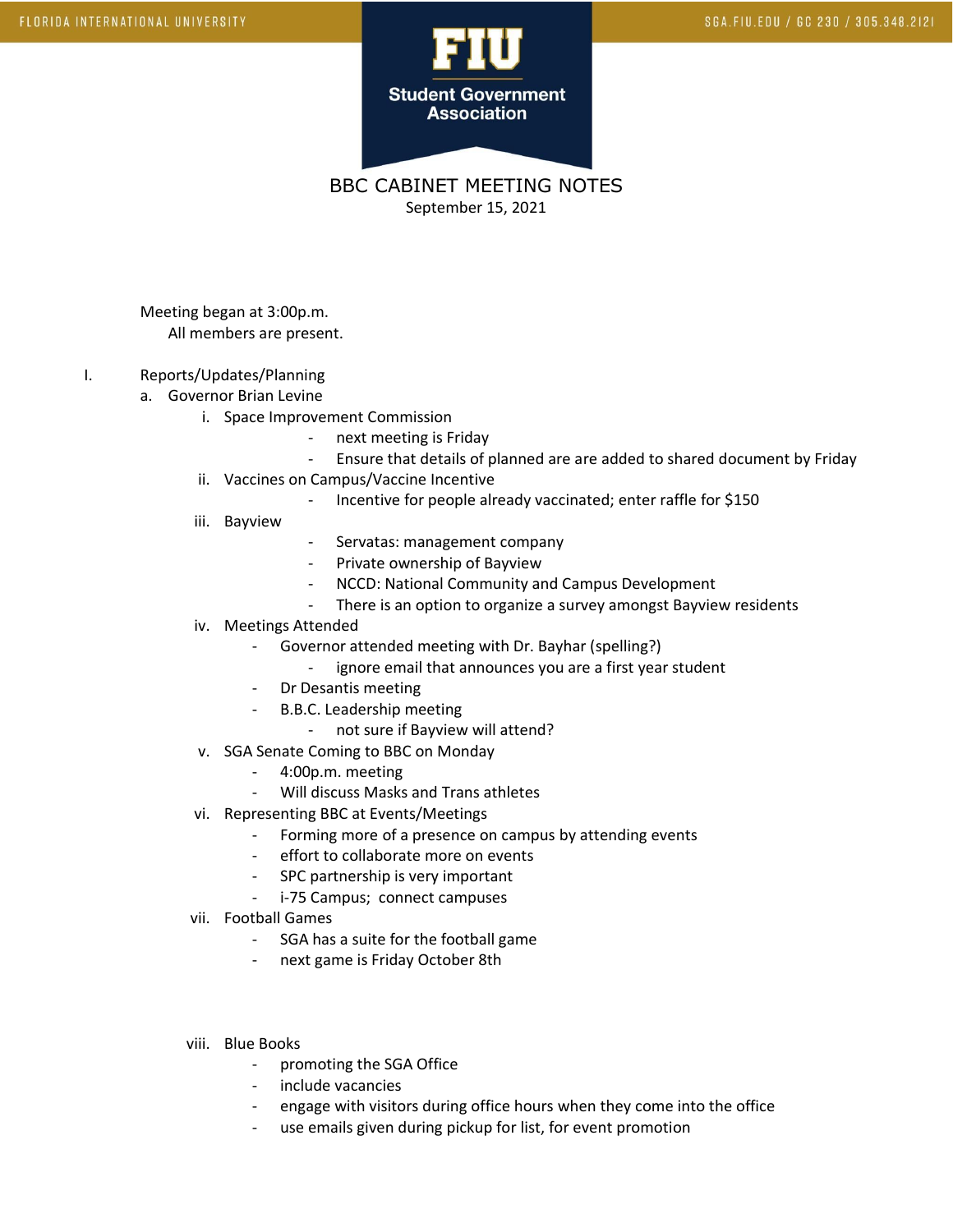

BBC CABINET MEETING NOTES September 15, 2021

- ix. Weekly Cabinet Meeting Objectives
- b. Staff Secretary Isabella Herrera
	- community garden
		- awaiting confirmation for meeting with David
	- composting
		- also awaiting response from another F.I.U. graduate student
	- Yoga event
	- Environmental presentations:
		- Jessica Pate: Manta Rays
- c. Staff Secretary Roshaiya Wilson
	- sound bowl / meditation therapy event (maybe collaboration with Isabella's Yoga event)
		- spoke to massage woman at B.B.C.
		- potentially destress week / Saturday event
	- donuts and coffee event
		- September 27th-30th
		- questions to ask: campus life? campus improvement?
		- include SGA Vacancies
	- art walk on reflexology path
		- courage stones
	- Halloween pop up
		- potentially collaborate with SPC
		- October 29th ?
	- Dinner with SGA
		- November 3rd ?
			- potentially schedule the dinner following presentation?
				- dinner is at 5p.m. 7p.m.
				- 24 seats?
	- International Day
		- Roshaiya will contact Ms. Anderson towards the end of the month
		- **Dessert**
		- Friday ? mid-day at Panther Square, near the 1st week of November
	- Talent Show ?
- d. Advisor Larissa James
	- project baylife
		- opportunity for students to create traditions / suggest changes / student engagement
		- hosting webinars and workshops
		- Diversity Day is next Tuesday
	- No furniture until the end of September
- II. Event Planning Workshop (3:30)
	- a. Planning Timeline
		- i. Roshaiya; start finalizing potential events